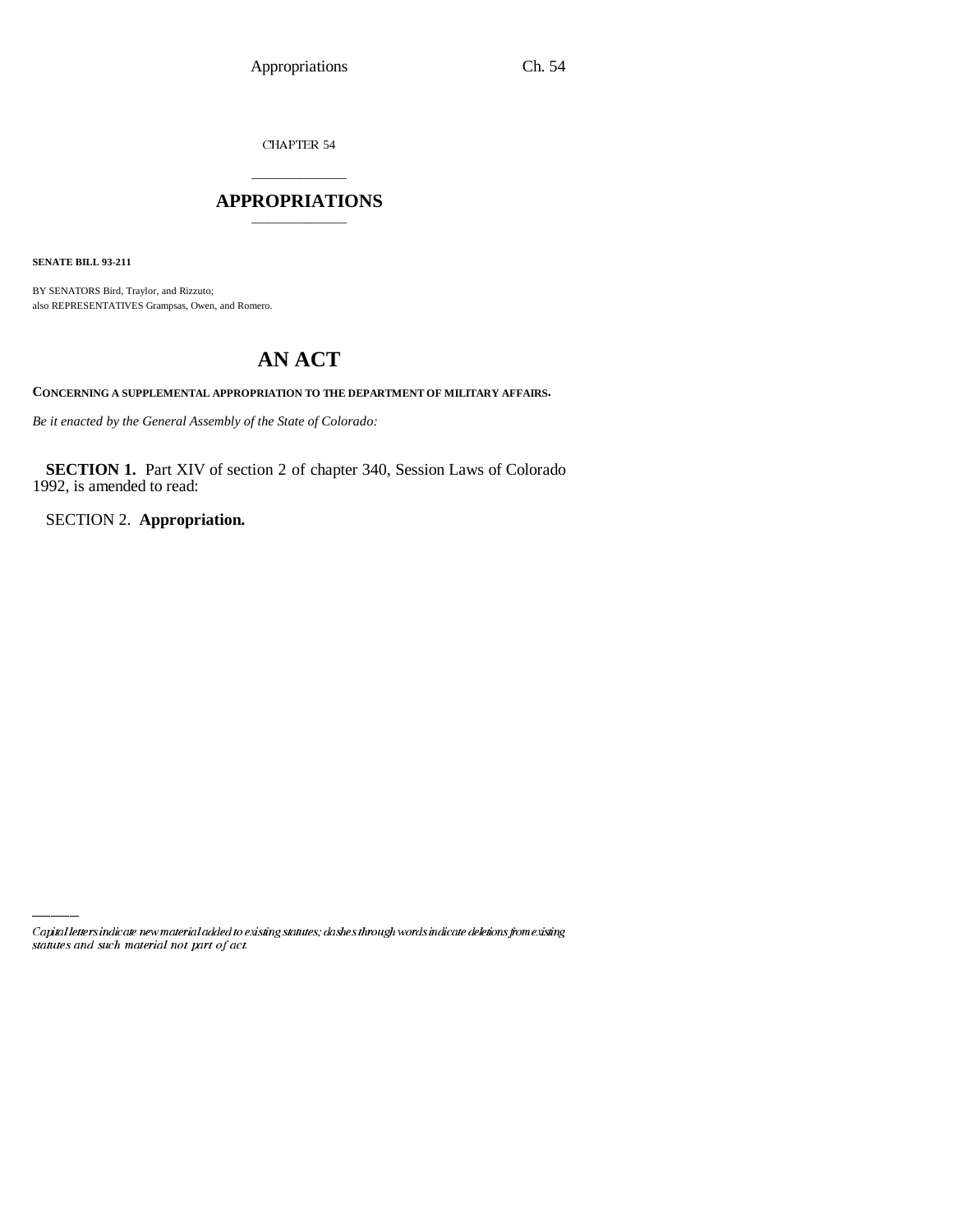|                               |                                          |                 | <b>APPROPRIATION FROM</b>             |                       |                                 |  |
|-------------------------------|------------------------------------------|-----------------|---------------------------------------|-----------------------|---------------------------------|--|
|                               | <b>ITEM &amp;</b><br><b>SUBTOT TOTAL</b> |                 | <b>GENER</b><br>AL                    | CASH<br><b>FUNDS</b>  | <b>FEDERA</b><br><b>L FUNDS</b> |  |
|                               | AL<br>\$                                 | \$              | <b>FUND</b><br>\$                     | \$                    | \$                              |  |
|                               |                                          | <b>PART XIV</b> |                                       |                       |                                 |  |
|                               |                                          |                 | <b>DEPARTMENT OF MILITARY AFFAIRS</b> |                       |                                 |  |
| (1) NATIONAL GUARD            |                                          |                 |                                       |                       |                                 |  |
| Personal Services -           |                                          |                 |                                       |                       |                                 |  |
| <b>Central Administration</b> | 552,641                                  |                 | 552,641                               |                       |                                 |  |
|                               |                                          |                 | (13.0)                                |                       |                                 |  |
|                               |                                          |                 | FTE)                                  |                       |                                 |  |
| Personal Services -           |                                          |                 |                                       |                       |                                 |  |
| National Guard                | 457,291                                  |                 | 391,258                               |                       | 66,033                          |  |
|                               |                                          |                 | (10.8)                                |                       | $(2.2$ FTE)                     |  |
|                               |                                          |                 | FTE)                                  |                       |                                 |  |
|                               |                                          |                 | 79,386                                |                       |                                 |  |
| Group Health and Life         | 84,060                                   |                 |                                       |                       | 4,674                           |  |
| Short-term Disability         | 4,173                                    |                 | 3,941                                 |                       | 232                             |  |
| Salary Survey                 | 21,295                                   |                 | 18,946                                |                       | 2,349                           |  |
| Workers' Compensation         | 19,384                                   |                 | <del>15,507</del>                     |                       | 3,877                           |  |
|                               | 30,525                                   |                 | 24,420                                |                       | 6,105                           |  |
| <b>Operating Expenses</b>     | 334,733                                  |                 | 97,034                                | $6,637$ <sup>a</sup>  | 231,062                         |  |
| Travel Expenses               | 8,788                                    |                 | 8,788                                 |                       |                                 |  |
| <b>Legal Services</b>         | 2,589                                    |                 | 2,589                                 |                       |                                 |  |
| Purchase of Services from     |                                          |                 |                                       |                       |                                 |  |
| Computer Center <sup>2</sup>  | 1,360                                    |                 | 1,360                                 |                       |                                 |  |
| Payment to Risk Management    |                                          |                 |                                       |                       |                                 |  |
| and Property Funds            | 17,541                                   |                 | 17,541                                |                       |                                 |  |
|                               | 18,693                                   |                 | 18,693                                |                       |                                 |  |
| <b>Vehicle Lease Payments</b> | 26,556                                   |                 | 26,556                                |                       |                                 |  |
|                               | 29,736                                   |                 | 29,736                                |                       |                                 |  |
| <b>Utilities</b>              | 567,789                                  |                 | 518,165                               | 5,944 $(T)^b$         | 43,680                          |  |
| <b>Contract Custodial</b>     | 8,976                                    |                 | 8,976                                 |                       |                                 |  |
| Services                      |                                          |                 |                                       |                       |                                 |  |
| Purchase of Inmate Labor      |                                          |                 |                                       |                       |                                 |  |
| Services from the             |                                          |                 |                                       |                       |                                 |  |
| Department                    |                                          |                 |                                       |                       |                                 |  |
| of Corrections                | 5,237                                    |                 | 5,237                                 |                       |                                 |  |
| Armory Maintenance            | 126,053                                  |                 | 70,985                                | $8,712$ <sup>a</sup>  | 46,356                          |  |
| <b>Backlog</b>                |                                          |                 |                                       |                       |                                 |  |
| Security for Buckley Air      |                                          |                 |                                       |                       |                                 |  |
| <b>National Guard Base</b>    | 489,807                                  |                 |                                       |                       | 489,807                         |  |
|                               |                                          |                 |                                       |                       | (14.0)                          |  |
|                               |                                          |                 |                                       |                       | FTE)                            |  |
| Operations and Maintenance    |                                          |                 |                                       |                       |                                 |  |
| Agreement for Buckley Air     |                                          |                 |                                       |                       |                                 |  |
| National Guard Base           | 992,457                                  |                 | 147,200                               |                       | 845,257                         |  |
|                               |                                          |                 |                                       |                       | (24.0)                          |  |
|                               |                                          |                 |                                       |                       | FTE)                            |  |
| Local Armory Incentive        | 30,000                                   |                 |                                       | $30,000$ <sup>a</sup> |                                 |  |
| Plan                          |                                          |                 |                                       |                       |                                 |  |
| <b>Tuition Assistance</b>     | 406,753                                  |                 | 406,753                               |                       |                                 |  |
|                               |                                          | 4,157,483       |                                       |                       |                                 |  |
|                               |                                          | 4,172,956       |                                       |                       |                                 |  |
|                               |                                          |                 |                                       |                       |                                 |  |

<sup>a</sup> These amounts shall be from fees collected, including armory rental fees.<br><sup>b</sup> This amount shall be from the Office of Emergency Management, Department of Local Affairs.

## **(2) CIVIL AIR PATROL** Personal Services

 $35,281$ <br>(1.0 FTE)